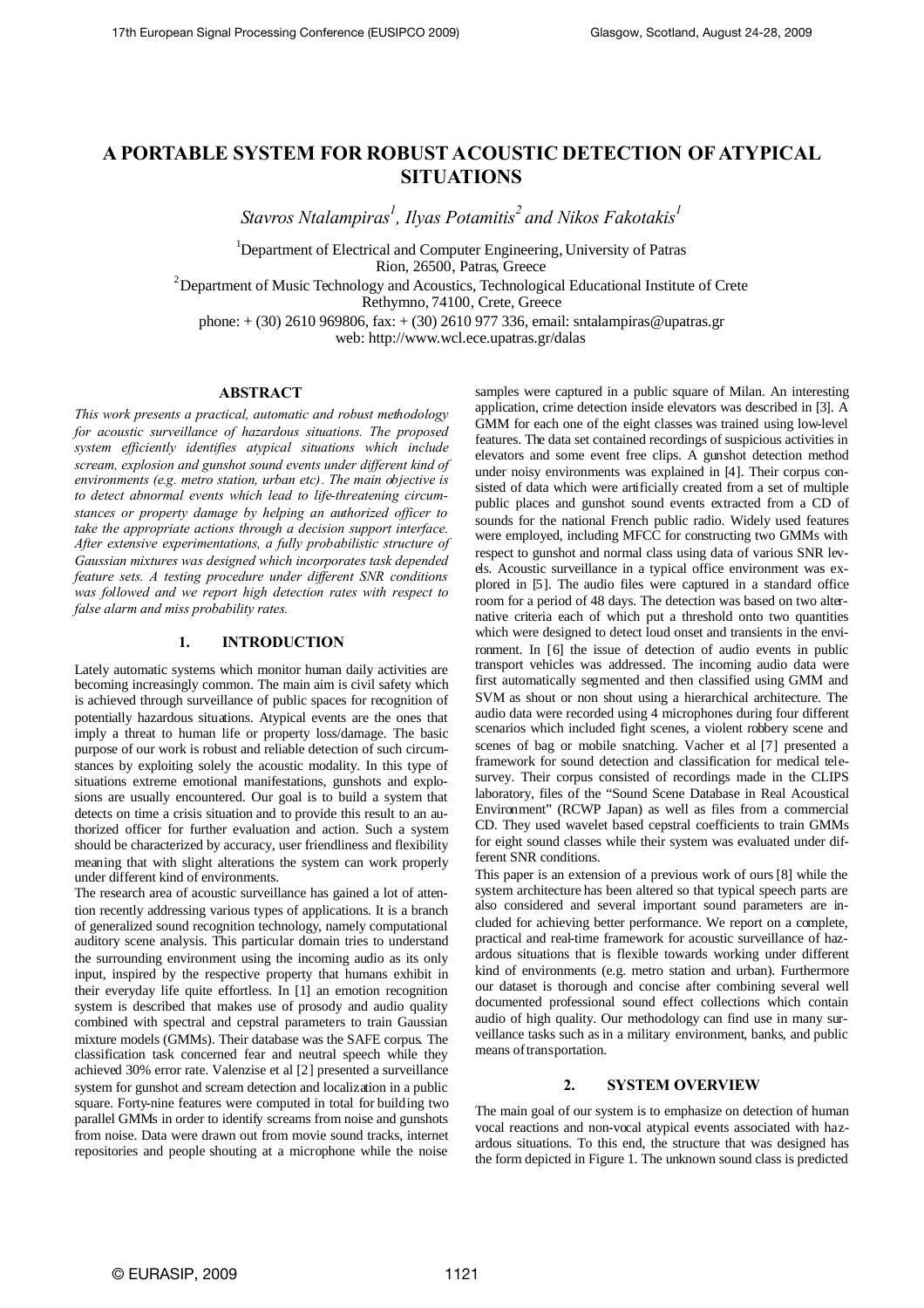

Figure 1 - The proposed probabilistic structure for atypical event detection.

through three discrete subsequent stages, where each stage depends on the previous one. The sound is classified as a vocalic (normal or screamed speech) or a non-vocalic (background environment, gunshot or explosion) event. In case it is found to be a vocalic event, another set of descriptors is computed and the sound is recognized as normal or screamed speech. In the opposite case, an additional feature extraction phase follows and the signal is classified as nonthreatening background environment or as an atypical sound event, while during the third stage the systems proceeds into specifying the type of the hazardous situation. The selected architecture comprises a fully probabilistic structure which utilizes diagonal GMMs to estimate the probability function of each sound category while their parameters were defined after exhaustive experiments regarding each classification phase.

#### **2.1 Feature Extraction**

The low level attributes that are extracted from the audio signals for constructing statistical models are explained in this paragraph. We exploit the property of Mel-scale filterbank to compress the dimensions of the Fourier transformed vector, while its output is logarithmically partitioned. We also employed a variety of LLDs provided by the MPEG-7 protocol since it currently comprises the state of the art in the area of content-based audio recognition [9]. We concluded into using the next four LLDs: *Waveform Min, Waveform Max, Audio Fundamental Frequency and Audio Spectrum Flatness*. Additionally we used a group of features which have been shown to provide accurate results as regards classification of speech under stress [10]. TEO autocorrelation envelope area was computed for discriminating between normal and screamed speech signals. Furthermore we searched for features that are indicative of the variations that intonation exhibits when it comes to atypical speech. Intonation can be expressed as the pattern of pitch alterations during speech, thus we used PRAAT [11] software to calculate pitch, pitch derivative as well as harmonic to noise ratio (HNR). It should be mentioned that all the signals were hammingwindowed using a frame size of 200ms with 75% overlap in order to smooth any discontinuities.

## *Mel-Frequency Cepstral Coefficients*

For MFCC's derivation we compute the power of the short time Fourier transform for every frame and pass them through a triangular Mel scale filterbank so that signal components which play an important role to human perception are emphasized. Afterwards the data are compressed and decorrelated using the logarithmic scale and the discrete cosine transform respectively. Thirteen coefficients are kept (including the 0-th coefficient which reflects upon the energy of the signal) and in combination with their respective derivatives a twenty six-dimension vector is formed.

#### *MPEG-7 Audio Protocol Descriptors*

A great variety of standardized tools for automatic multimedia content description is incorporated into the MPEG-7 audio standard. Its main objective is to offer a degree of "explanation" of the information meaning. It eases navigation of audio data by providing a general framework for efficient audio management. Furthermore, it includes a group of fundamental descriptors and description schemes for indexing and retrieval of audio data. The following parameters were used:

## Audio SpectrumFlatness (ASF)

This descriptor is a measure of flatness of a particular portion of the signal and represents the deviation of the signal's power spectrum from a flat shape. The power coefficients are taken from non-overlapping frames while the spectrum is divided into ¼ octave resolution logarithmically spaced overlapping frequency bands. The ASF is derived as the ratio of the geometric mean and the arithmetic mean of the spectral power coefficients within a band. This feature can efficiently differentiate between noise (or impulse) and harmonic sounds and we should take into account that a large deviation from a flat shape generally depicts *tonal* sounds.

#### Audio Waveform (AWF)

This constitutes compact description of the shape of an audio signal by computing the minimum and maximum samples within successive non-overlapping frames.

## Audio Fundamental Frequency (AFF)

For a given and assumed to be periodic portion of the signal AFF consists of an estimation of the fundamental frequency  $f_0$ . It can be used as an approximation of the pitch of musical sounds and voiced speech.

## *Intonation and Teager Energy Operator based features*

The specific analysis concerns sixteen critical bands. Initially the signal is passed through Gabor filters for concentrating on a particu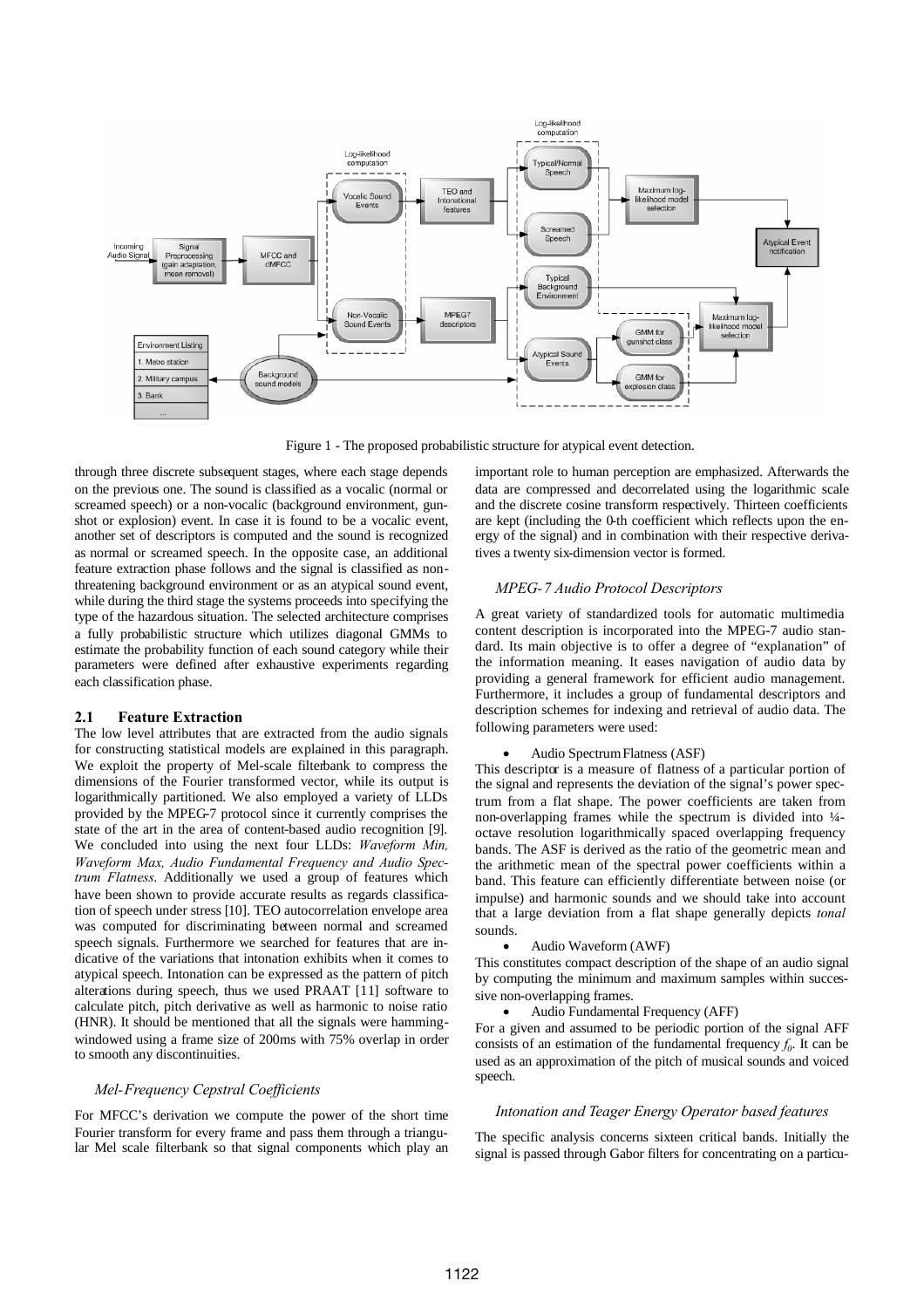lar spectral band and each one's TEO profile is computed. Subsequently the autocorrelation envelope area of each frame is computed and then normalized by frame length/2. The output feature vector has sixteen coefficients like the number of the critical bands. They are used combined with pitch, pitch derivative and HNR which depict the variation of intonation regarding typical and atypical speech. Together with the already computed MFCC they form a vector for discriminating between normal and screamed speech audio events.

The sound descriptors that are additionally calculated in both cases (vocalic and non-vocalic sound event detection) contain complementary to MFCC information and are specialized for serving the following classification step. While MFCC comprise a general description of the audio event, MPEG-7 LLDs reflect upon the flatness (ASF), the envelope's structure (AWF) and the periodicity (AFF) of the specific sound, thus characterizing it at a higher level. In the case of non-vocalic sound events this information is crucial and needs to be taken under account during the modelling procedure. On the contrary when a vocalic sound event appears in the audio stream, the needed features are the ones with capabilities to identify whether a vocalic segment is typical or atypical. The audio analysis which relies on Teager energy operator can reveal aspects of verbal or nonverbal human reactions which are not captured by MFCC and are related to stress expression. They are believed to be indicative of the alterations that the airflow pattern exhibits regarding the speech production under atypical circumstances. Pitch and harmonicity measurements are also included during this phase for offering information regarding the periodic character of the signal (in general, normal speech is to be more periodic than atypical speech). Comparative results regarding the addition of these groups of parameters are depicted in Table I.

## **2.2 Classification Process**

During classification procedure we used a generative approach, Gaussian mixture models. This approach is based on the assumption that the data belonging to a specific class follow a mixture of Gaussian distributions. This distribution can be approximated using the Expectation-Maximization (EM) algorithm which results to the creation of statistical models. The main characteristic of this type of classifiers is that they handle the samples of each class independently of the other classes. Subsequently the previously constructed models are used for computing a degree of resemblance (loglikelihood) between each model and an unknown input signal. This type of score is compared against the rest and the final decision is made with a simple maximum log-likelihood determination. Torch [12] implementation of GMM, written in  $C_{++}$  was used during the whole process. The maximum number of k-means iterations for initialization was 50 while the EM algorithm had and upper limit of 25 iterations with a threshold of 0.001 between subsequent iterations.

# **3. EXPERIMENTAL SET-UP**

The audio data that were used for training the statistical models and testing the proposed system are reported in this paragraph. Natural corpora with extreme emotional manifestation and atypical sounds events for surveillance applications are not publicly available because of the private character of the data, their scarcity and unpredictability [13]. Our corpus consists of audio acquired from professional sound effects collections. These kinds of collections comprise an enormous source of high quality recordings used by the movie industry. An important detail, which is not widely known, is that the audio in a movie is not the exact audio recorded at a scene but it is processed and in most cases added separately to the audio stream later. Therefore, there is a vast corpus of vocal and nonTable I - Average recognition rates achieved regarding each stage of system's topology for different kinds of environments. The recognition score without the additional feature extraction stage is depicted in parenthesis for comparison.

| <b>Classification</b><br><b>Problem</b>                                                     | Number of<br>Gaussian<br><b>Components</b> | Average<br>Recognition<br>Rate $(\% )$ |
|---------------------------------------------------------------------------------------------|--------------------------------------------|----------------------------------------|
| Vocalic vs. Non-<br><b>Vocalic sound events</b><br>(Subway environ-<br>ment)                | 64                                         | 100                                    |
| Vocalic vs. Non-<br><b>Vocalic sound events</b><br>(Urban environment)                      | 128                                        | 99.85                                  |
| <b>Typical vs. Atypical</b><br>Non-Vocalic sound<br><b>Events (Subway en-</b><br>vironment) | 128                                        | 97.2 (87.6)                            |
| <b>Typical vs. Atypical</b><br>Non-Vocalic sound<br>Events (Urban envi-<br>ronment)         | 128                                        | 92.95 (88.2)                           |
| <b>Explosion vs. Gun-</b><br>shot sound events                                              | 512                                        | 83.9 (76.4)                            |
| <b>Normal vs. Screamed</b><br>Speech                                                        | 128                                        | 100(89.1)                              |

vocal audio available for the construction of trained probabilistic classification models. Sound samples from the following compilations: (i) BBC Sound Effects Library, (ii) Sound Ideas Series 6000, (iii) Sound Ideas: the art of Foley, (iv) Best Service Studio Box Sound Effects, (v) TIMIT and (vi) sound effects from internet sources were identified and isolated for putting together the final corpus. The concurrent usage of these datasets offers great variability and diversity regarding the *a-priori* knowledge which is to be incorporated to the probabilistic models.

# **3.1 Model Construction and Average Recognition Rates**

The data belonging to each class were splitted into 75% for training and 25% for testing in a random way. Content based audio recognition is based on the fact that every sound source is distributing its energy across different frequencies in a different way. A diagonal GMM was built for each category while testing consists of a simple comparison of log-likelihoods. Due to the system architecture we first constructed two kinds of models: vocalic (including screamed and normal speech) and non-vocalic (including explosion, gunshot and the respective environmental soundscape). After extensive experimentations on the number of Gaussian components we concluded to use the parameters tabulated in Table I. As it can be seen high recognition rates are achieved during every stage of the proposed implementation, showing the effectiveness of the selected feature sets and statistical method.

# **3.2 Detection of Atypical Situations in different kind of Environments**

Emergency situations located in a metro station or urban environment were artificially created by merging abnormal sound events which indicate danger, crisis and high-risk in general, with subway and urban soundscape at different SNRs (from -5dB to 15dB with 5dB step). It should be mentioned that unlike previous studies [4] we utilized only clean sound samples to train our system. The proposed architecture depicted in Fig. 1 incorporating the respective probabilistic models that were described in the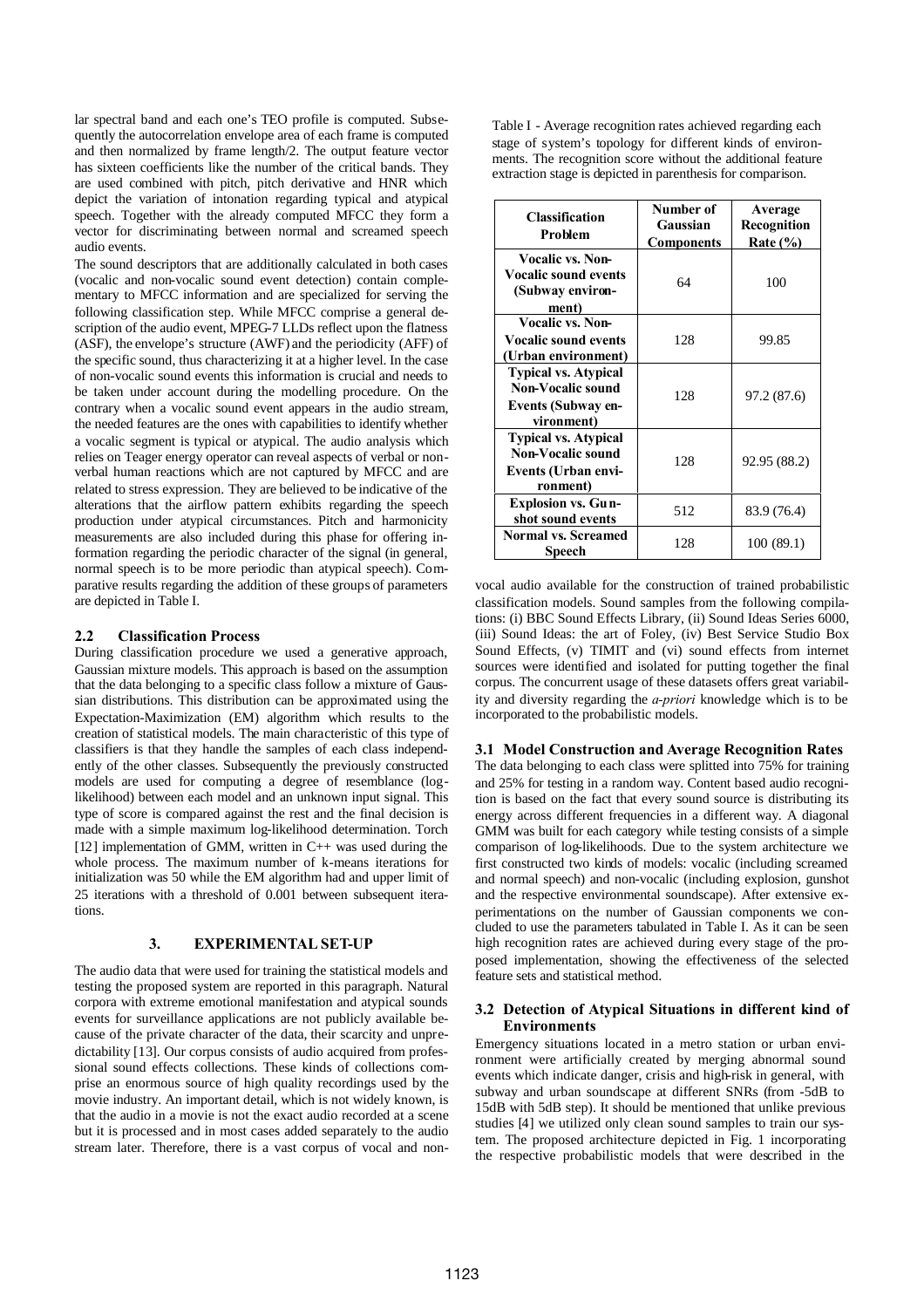

Figure 2 - DET curves regarding to atypical sound events as the target class when explosion, gunshot, screamed and normal speech sound events were merged with *subway* soundscape under different SNRs.

former paragraph, was tested using Detection Error Tradeoff (DET) curves, which have been shown to be effective for the



Figure 3 - DET curves regarding to atypical sound events as the target class when explosion, gunshot, screamed and normal speech sound events were merged with *urban* soundscape under different SNRs.

evaluation of detections tasks [14]. The performance of such a system cannot be analyzed by a simple recognition rate because